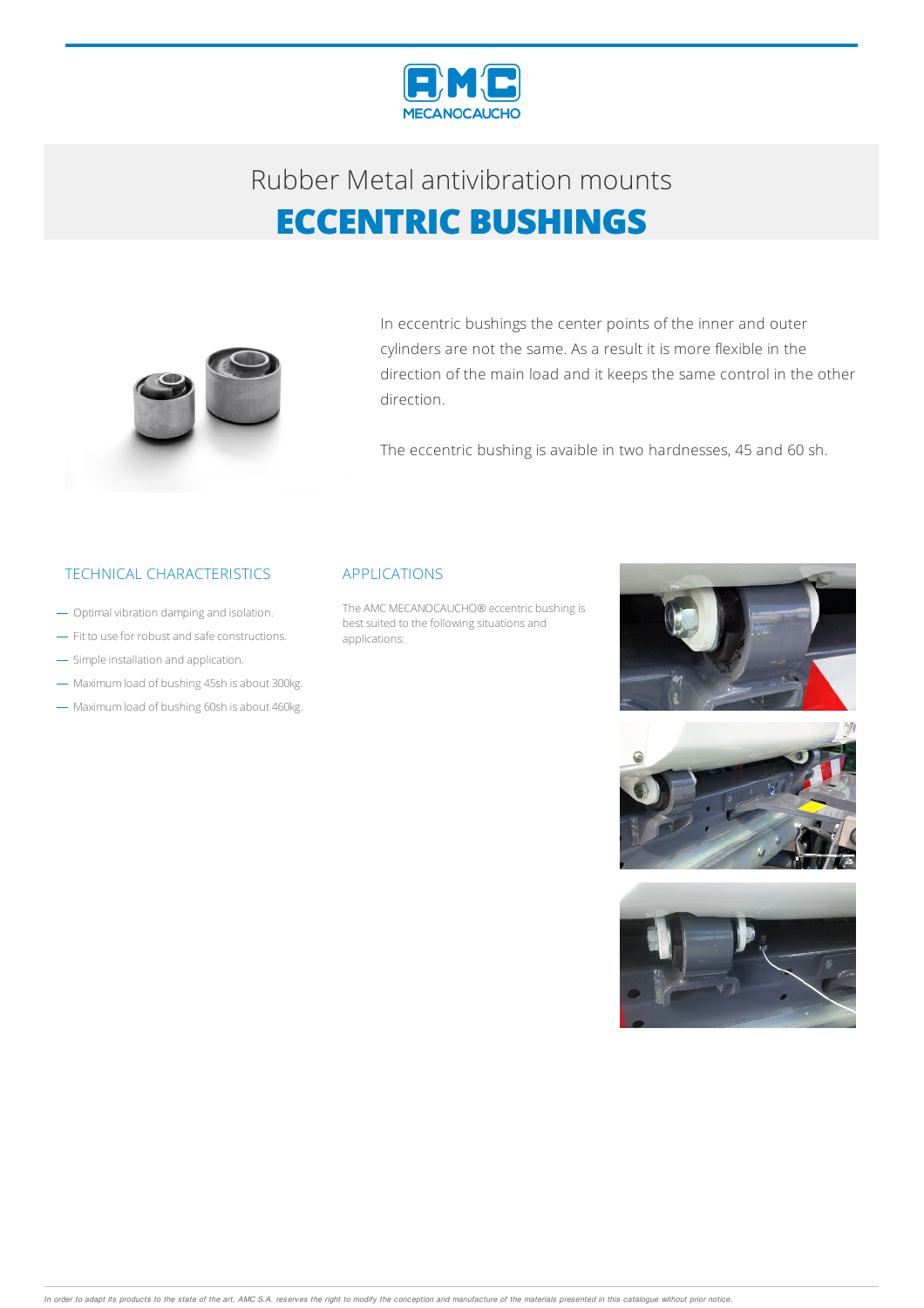

DRAWINGS





| <b>Type</b> | (mm.) | (mm.)                    | (mm) | (mm.) | (mm.) | Shore <sup>'</sup> | Max. Load<br>(kg) | Code <sup>'</sup> |
|-------------|-------|--------------------------|------|-------|-------|--------------------|-------------------|-------------------|
| <b>MINI</b> | 16    | $\overline{\phantom{a}}$ | 47,6 | 50,8  | 63,5  | 45                 | 110               | 154161            |
|             |       |                          |      |       |       | 60                 | 180               | 154163            |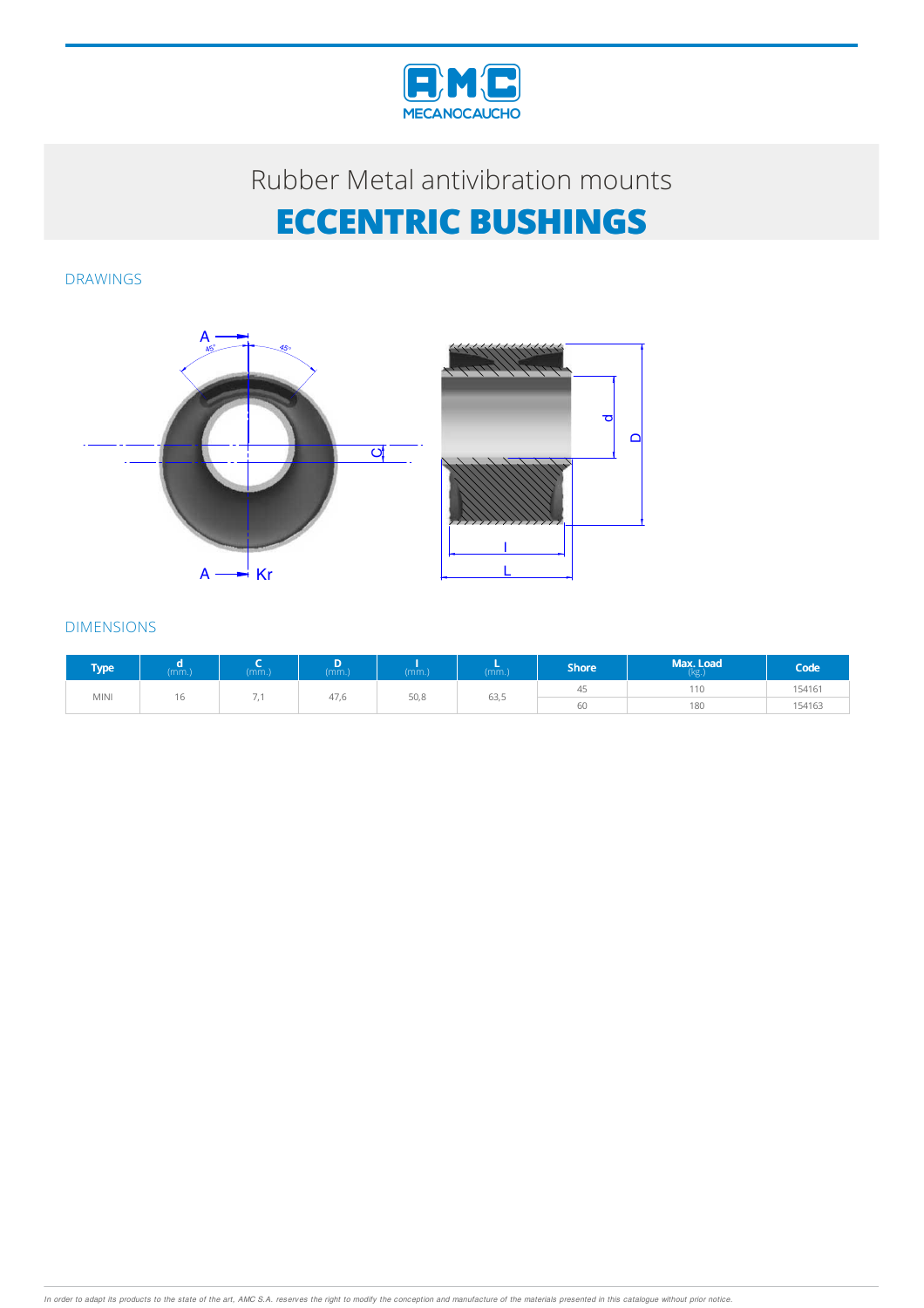

DRAWINGS





| <b>Type</b> | (mm) | (mm.) | (mm.) | (mm.) | (mm.) | <b>Shore</b> | Max. Load<br>(kg.) | Code <sup>1</sup> |
|-------------|------|-------|-------|-------|-------|--------------|--------------------|-------------------|
| SMALL       | 24   | 10,5  | 75,3  | 50,8  | 68    | 45           | 200                | 154159            |
|             |      |       |       |       |       | 60           | 39C                | 154158            |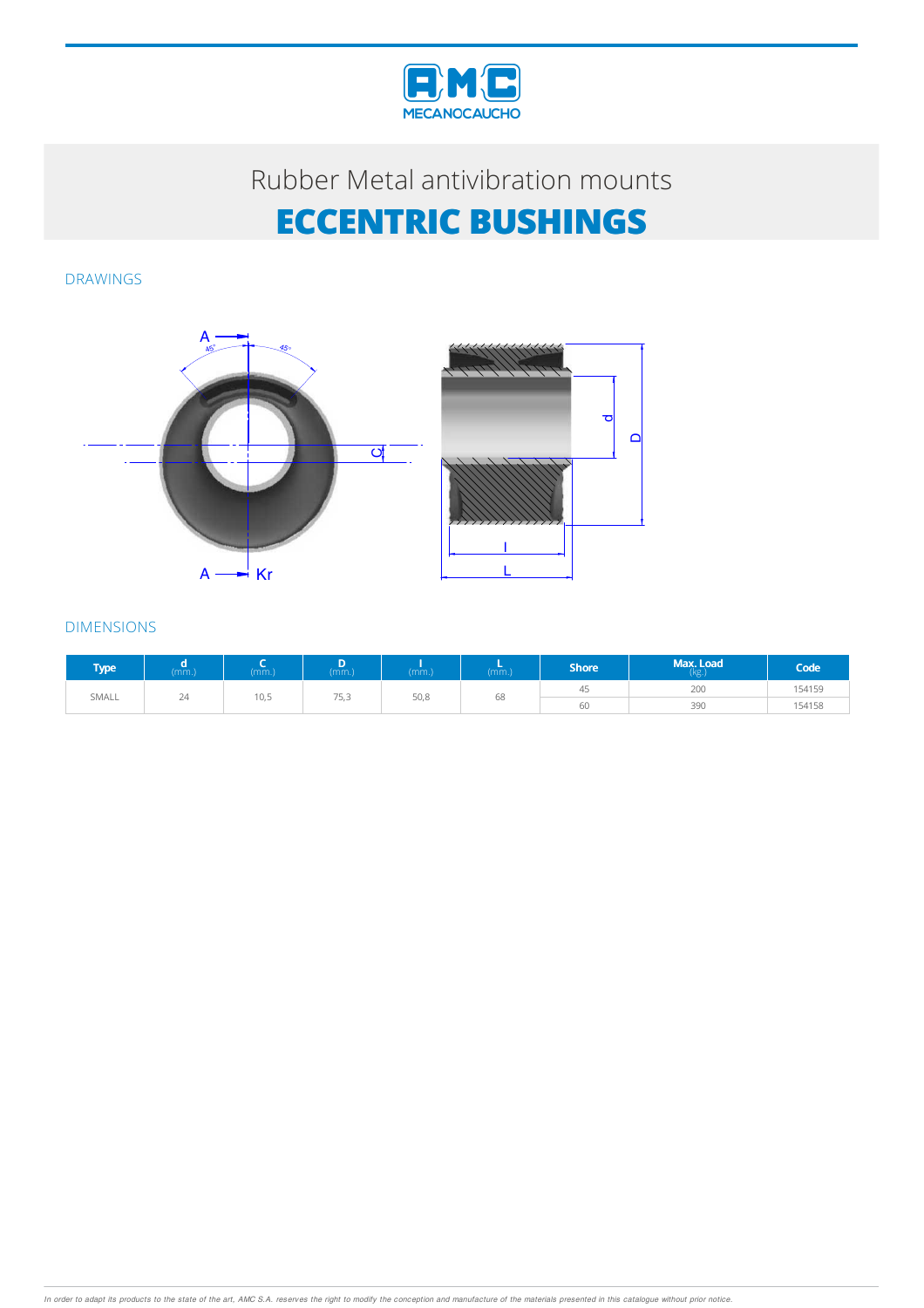

DRAWINGS





| <b>Type</b> | (mm.) | (mm.)                  | (mm.) | (mm.) | (mm) | <b>Shore</b> | Max. Load<br>(kg) | Code   |
|-------------|-------|------------------------|-------|-------|------|--------------|-------------------|--------|
| LARGE       | 43,7  | Q <sub>5</sub><br>ں رب | 101,6 | 63,5  | 72,4 | 45           | 290               | 154154 |
|             |       |                        |       |       |      | 60           | 510               | 154155 |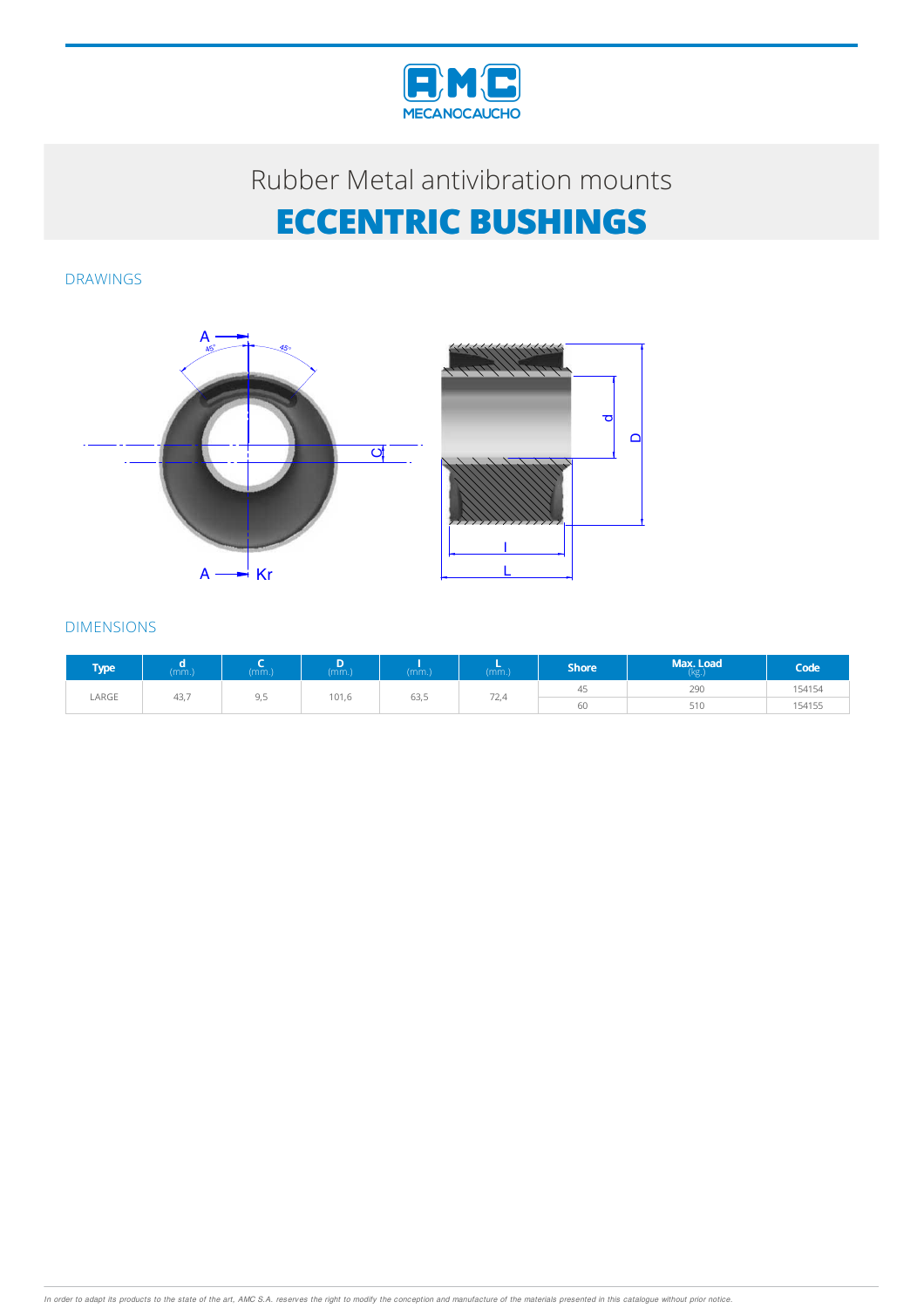

DRAWINGS



| <b>Type</b> | (mm.) | (mm.) | D<br>(mm.) | (mm.) | (mm.) | Shore <sup>'</sup> | Max. Load<br>(kg.) | Code   |
|-------------|-------|-------|------------|-------|-------|--------------------|--------------------|--------|
|             |       |       |            |       |       | 50                 | 225                | 154181 |
| 100 HD      |       |       |            |       |       | ככ                 | 290                | 154182 |
|             |       |       |            |       |       | 60                 | 350                | 154183 |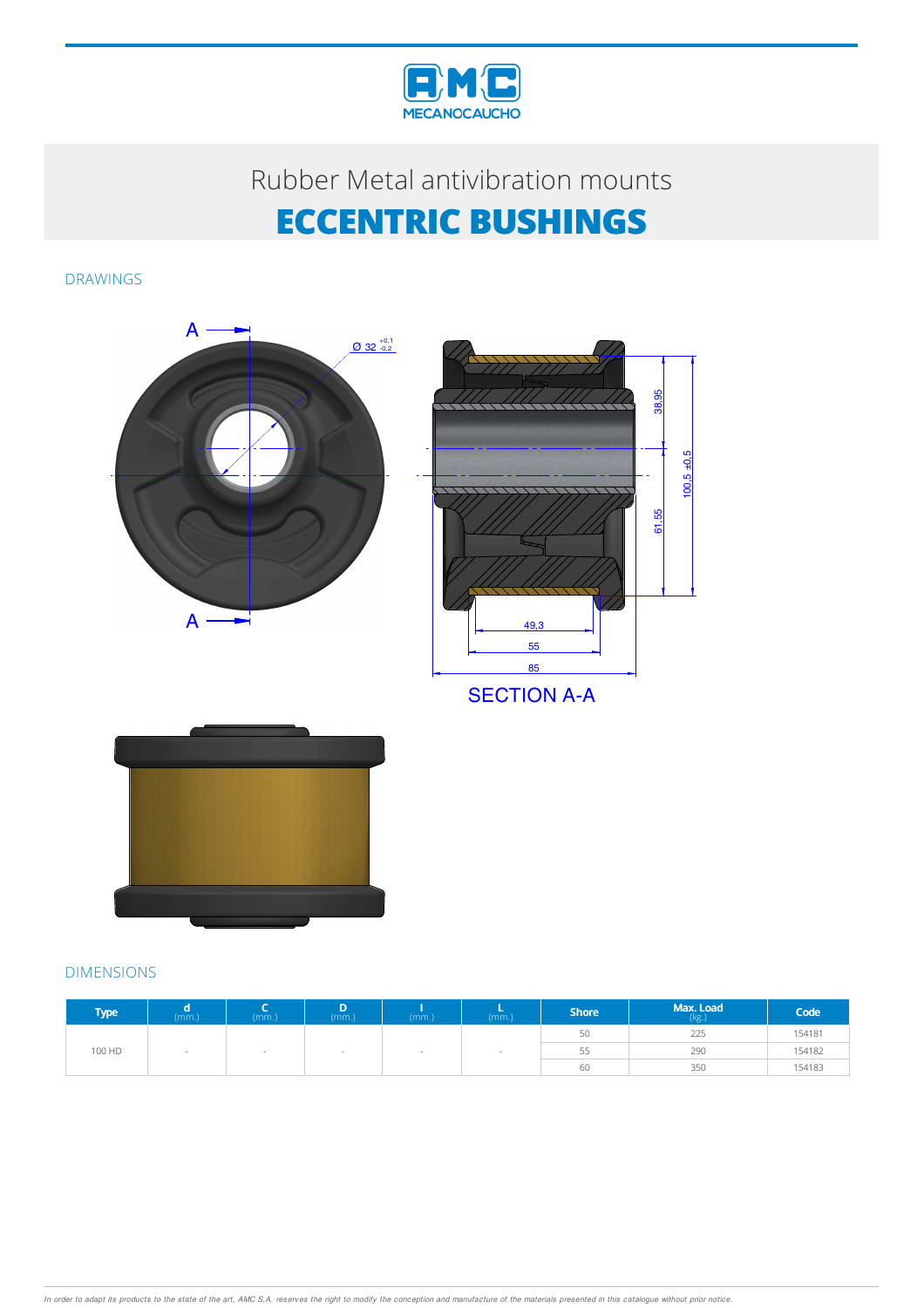

DRAWINGS





| <b>Type</b> | (mm) | $mm.$ ) | (mm.) | (mm.) | (mm.) | Shore <sup>'</sup> | Max. Load<br>(xg) | Code <sup>'</sup> |
|-------------|------|---------|-------|-------|-------|--------------------|-------------------|-------------------|
| 100 RD      |      |         |       |       |       | $\sqrt{2}$<br>ЭU   | 450               | 154175            |